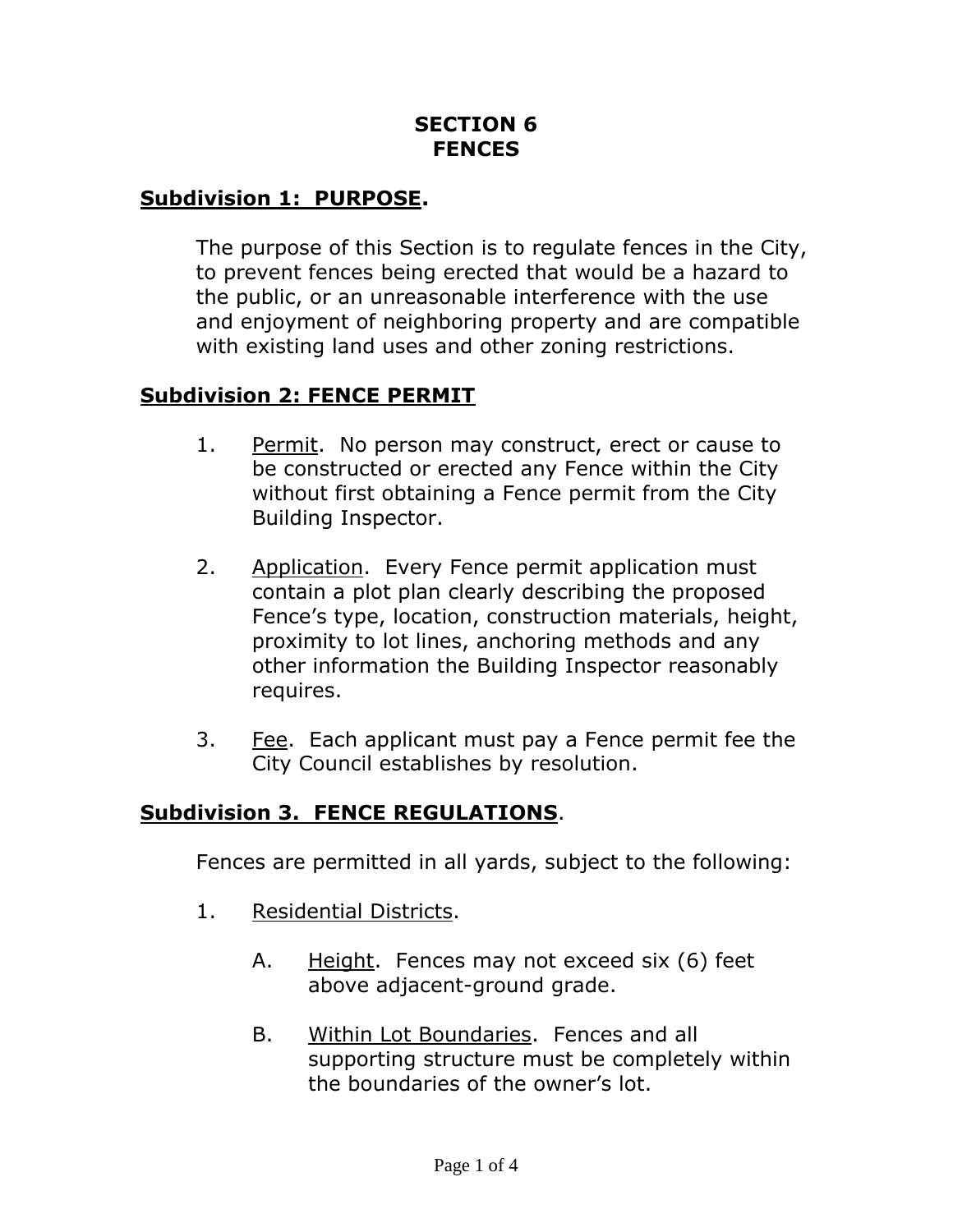- C. Front Corner Fences. All Fences erected to the front of the front corner of a dwelling can be no more than forty-eight (48) inches in height for Open Fences and thirty (30) inches in height for Solid Fences.
- D. Corner Lot Fences. Fences erected on a corner lot must have two fronts.
- E. Property Line Setback. A Fence within two (2) feet of the property line will require the abutting neighbor's consent.
- 2. Corner Lot Limitations. No Fence, wall, structure, hedge, shrubs, trees or other obstruction, other than chain link fences with openings of 1 5/8" to 2" not exceeding 48" in height, may be erected, established or maintained on a corner lot within a triangular area bounded by the lot lines and a line connecting points on each lot line twenty (20) feet from the intersection of the lot lines. An object within this area not exceeding thirty (30") inches in height as measured from the centerline elevation of the street will not be considered as an obstruction to vision. Fences that will obstruct or impede the clear view of an intersection by approaching traffic may not be erected on corner lots. This paragraph does not apply to the "B-1" District.
- 3. Fence Face. The side of the fence considered to be the face (finished side as opposed to structural supports) must face abutting property. If located along a boundary between two properties, both sides must be equally attractive and well maintained.
- 4. Public Right-of-Way. Fences are not permitted on public right-of-way, or on boulevard areas without the City Council's prior written permission.
- 5. Fence Height Limits. No fence may exceed eight (8) feet in height and in the case of grade separation, the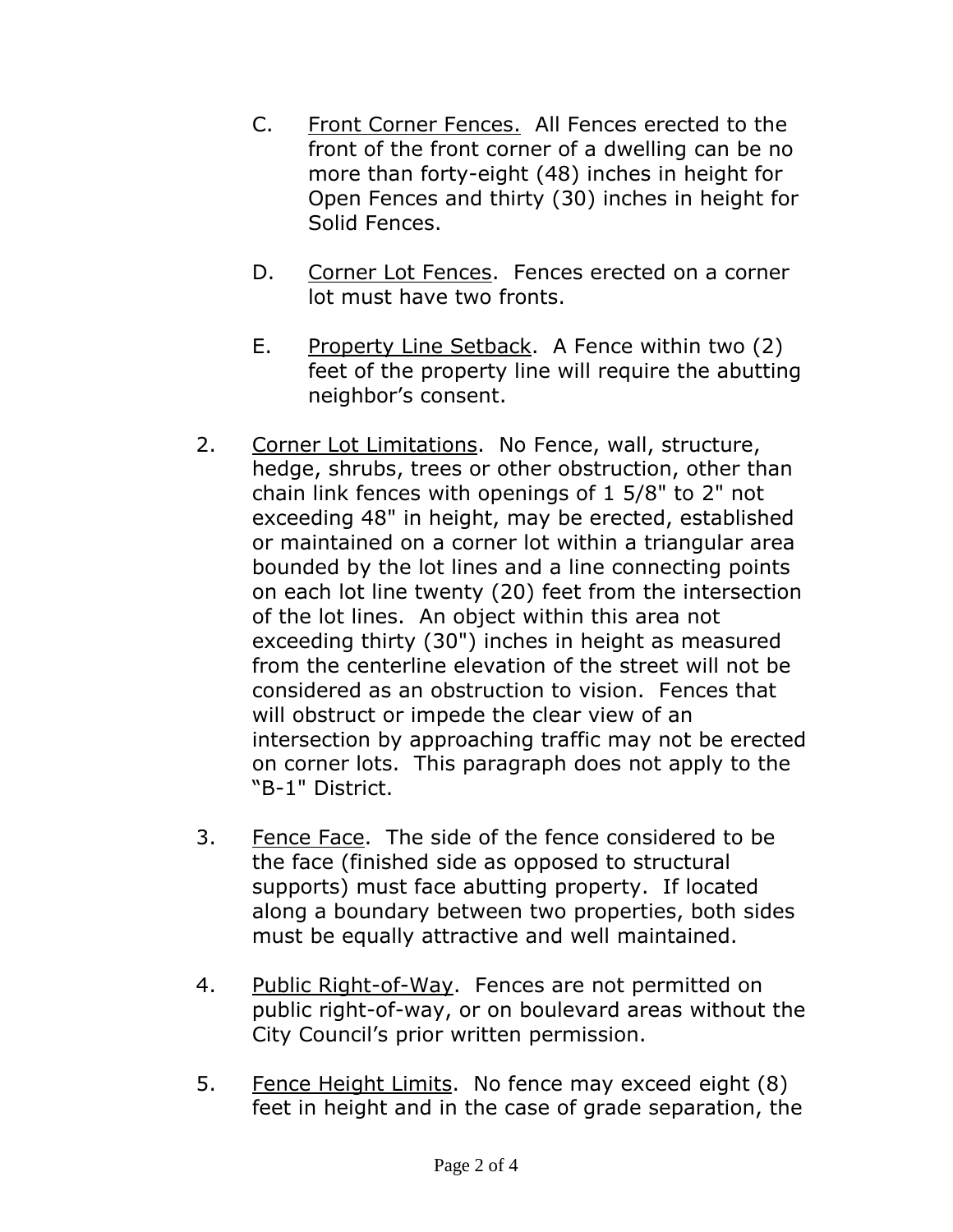height of a fence will be determined on the basis of measurement from the average point between the highest and lowest grade.

- 6. Fences on Property Line. A Fence may be erected on the property line upon mutual agreement in writing of both property owners.
- 7. Commercial and Industrial Districts. Fences in commercial or industrial districts may be erected on the lot line to the height of eight (8) feet with a security arm for barbed wire. Fencing on nonresidential property required for screening exterior storage may exceed the limitations herein but only by a conditional use permit issued pursuant to Section 22.
- 8. Construction. Every Fence must be constructed in a substantial, workmanlike manner. All construction materials must be of high quality and new or like new, and must be reasonably suited for the purpose for which the Fence is proposed to be used.
- 9. Maintenance and Repair. All Fences must be maintained in a condition of reasonable repair and will not be allowed to become a nuisance, either public or private. Any Fence which is dangerous to the public safety, health, or welfare is a public nuisance and the City may commence proceedings for its abatement.
- 10. Prohibited Fences. Electric fences may not be used as boundary fences and materials such as hog wire fencing, barbed wire fencing or snow fencing will not be allowed, except snow stop fences will be allowed from November 1 through April 1 without a permit.

# **Subdivision 4. VIOLATIONS.**

1. No existing Fence in violation of this Section may be replaced or rebuilt. If an existing Fence is replaced or rebuilt, it must come under this Section's regulations.